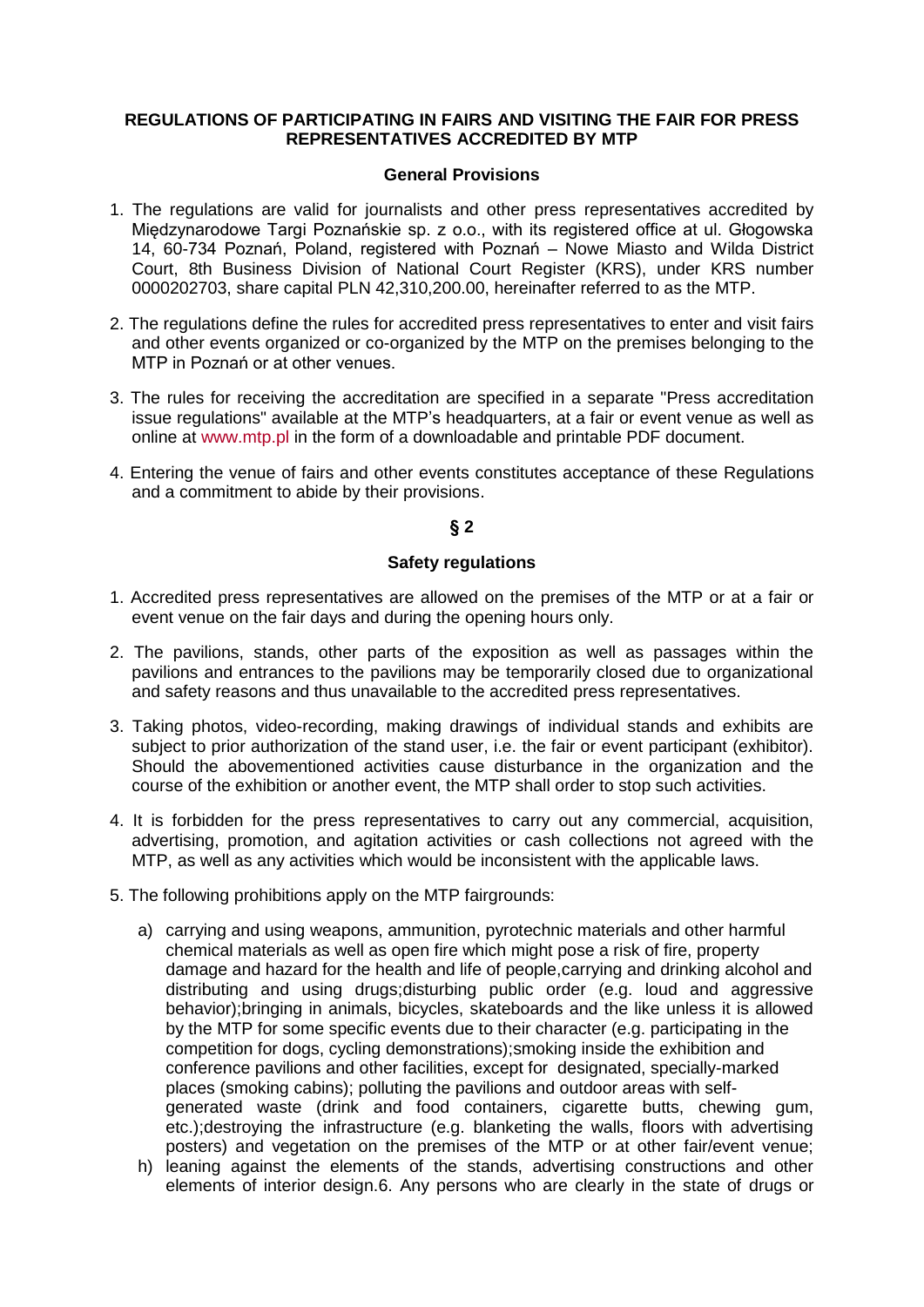alcohol intoxication or persons trying to bring alcohol, drugs or dangerous items shall be refused admission to the event.

- 7. In the event of the breach of any prohibitions referred to item 5, the MTP reserves the right to lead the accredited journalist out of the fair venue, prevent them from re-entering and, when justified, call the police.
- 8. It is forbidden to leave any items, including baggage or other property, unattended.
- 9. The items and substances specified in item 5(a) and any unattended items, specified in item 8, left on the premises of the MTP or at an event venue may be removed and destroyed at the expense of the person leaving the items/substances, unless it is impossible to determine who they belong to, due to security reasons by the MTP or other specialist services. The MTP shall not be liable for the above. If it is necessary to evacuate the people from the pavilions or the fairgrounds or any other event venue, the person who has left such items shall be charged with full costs of the evacuation.
- 10. The following obligations apply on the MTP fairgrounds:
	- a) respecting the markings of communication routes and designated zones excluded from traffic that are subject to fire prevention;complying with the traffic regulations effective within the traffic area at a fair/event venue; disposing of self-generated waste by throwing it into special containers, marked in accordance with the principles of the selective waste collection, located at the entrances to the pavilions; following the instructions given by the MTP staff due to organizational and safety reasons (the necessity to secure the property and provide safety to the people participating in the event), e.g. orders to remove own items from a communication route, orders concerning the evacuation from the pavilion;following the instructions given by firefighters or any other services during evacuation procedures, rescue actions and other inspection and identification activities.

# **§ 3**

## **Liability and insurance**

- 1. The MTP reserves the right to cancel, shorten or reschedule a fair or other events and undertakes to provide relevant information thereof with sufficient advance notice.
- 2. The MTP shall not be liable for any damage to press representatives caused by third parties or through the fault of the aggrieved party.
- 3. The MTP shall not be liable for any damage to the press representative property caused by force majeure (e.g. fire, explosion, lightning, storm, flooding), third parties, or through the fault of the aggrieved party, with the exception of items left for safekeeping in the MTP cloakroom referred to below.
- 4. The MTP is responsible for the items left for safekeeping in the cloakroom (clothing, hand and travel baggage, other items). The MTP will not accept valuables (jewelry, cameras, etc.) Clothing and other belongings that are not be collected from the MTP's cloakroom within 14 days or left outside shall be deemed as abandoned property.
- 5. The MTP is not responsible for items (e.g. baggage) left unattended on the MTP fairgrounds or at other event venue. Press representatives are not entitled to any claims for having the unattended items removed or destroyed by the MTP due to security reasons (a real threat or suspicion of threat to the safety of the people or property). Moreover, they may be charged with the costs of removing or destroying the unattended items.